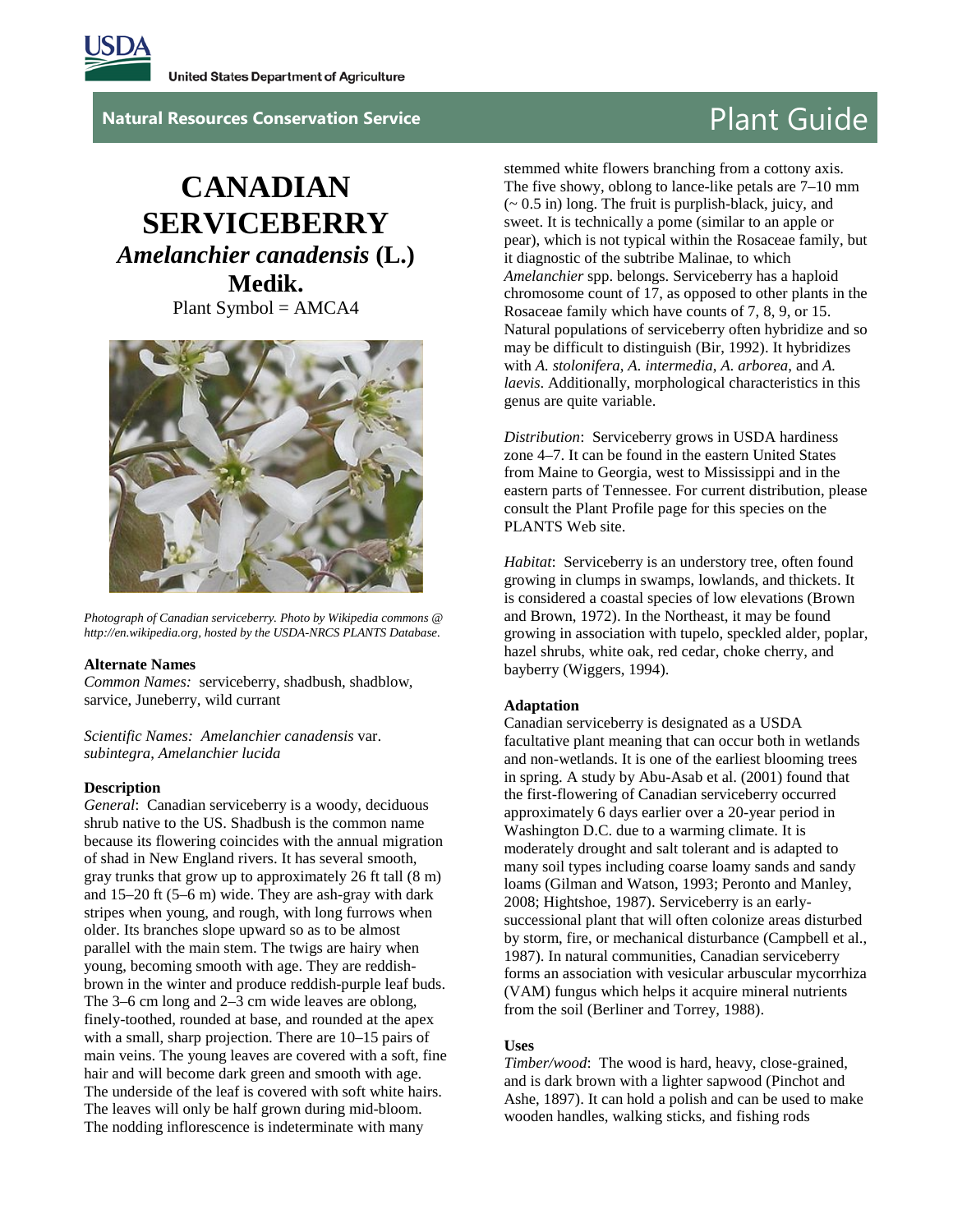(Coulber, 2015; Pinchot and Ashe, 1897). Due to the tree's small size, its use for wood production is limited.

*Urban forestry/ornamental/shade*: Serviceberry has very attractive yellow and gold foliage that turns orange–red in the fall. It is often planted in spring or fall and enjoyed as a specimen tree that is the focal point of the landscape. Its shortcoming is that it may be intolerant to urban heat islands and pollution (Peronto and Manley, 2008). Because of the plants sensitivity to environmental pollutants, it is considered a suitable plant to use as a bioindicator of airborne fluorides (Weinstein and Davison, 2003). Canadian serviceberry may also have difficulty accessing N in urban conditions as indicated by lower foliar N concentrations compared to other popular urban landscaping plants for the Northeast (Falxa-Raymond et al., 2014).

*Wildlife:* Because serviceberry is an early blooming plant, it plays an important role as a food source for pollinators like bees and butterflies. Birds and wildlife are very attracted to serviceberry's fruit. The fruit may be eaten by orioles, cardinals, thrushes, catbirds, woodpeckers, waxwings, robins, squirrels, and chipmunks (Coulber, 2015; Peronto and Manley, 2008). The larvae of tiger swallowtail butterflies, viceroy, admirals, and striped hairstreak feed on the leaves (Coulber, 2015; Peronto and Manley, 2008). The plant is seldom severely damaged by deer (Drake et al., 2003)

*Other Uses:* Panchen et al. (2012) find that the relatively short flowering period of Canadian serviceberry and its close correlation to temperature makes this plant a good indicator of climate change. The authors also note that the short flowering window allows for more consistency in bloom-time documentation when comparing across herbarium specimens, photographs, and observations.

#### **Ethnobotany**

Juneberry pies were made with serviceberry fruit by colonists and Native Americans (Bir, 1992). The Chippewa, Cherokee, and other Native American tribes used the root-bark to cure diarrhea, indigestion, excessive menstrual bleeding, and to expel worms (Foster and Duke, 2000). The fruit can be eaten fresh or dried, cooked for jams, or made into wine.

#### **Status**

*Weedy or Invasive:* Canadian serviceberry is not considered weedy or invasive, and is often promoted as a suitable native alternative to non-native, exotic plants. There is some suckering that will have to be managed in garden plots. Please consult with your local NRCS Field Office, Cooperative Extension Service office, state natural resource, or state agriculture department regarding its status and use. Please consult the PLANTS Web site [\(http://plants.usda.gov/\)](http://plants.usda.gov/) and your State Department of Natural Resources for this plant's current status (e.g.,

threatened or endangered species, state noxious status, and wetland indicator values).

### **Planting Guidelines**

Serviceberry can be planted in partial to full shade in well-drained acidic, loamy sand (Gilman and Watson, 1993). It has a moderate growth rate. It can be grown from early spring hardwood cuttings and the seed planted in either fall or spring. Microcuttings can be rooted into rockwool plug and out-planted in 6 weeks and ready to be planted into field of garden 8 months later (Chu and Mudge, 1996). If planting by seeds in the spring, the seed will have to undergo cold-moist stratification for 90–120 days (NPIN, 2013). The tree should be watered regularly for the first year of growth, but no nitrogen fertilizer is needed at planting or during the first year of establishment (Peronto and Manley, 2008).

### **Management**

Trees should be regularly irrigated during the first growing season, and thereafter during droughts (Peronto and Manley, 2008). The base of the trunk should have a think bed of mulch 1 inch away from the trunk of the plant. The limbs of will require pruning if planted near sidewalks or roadway, but otherwise, pruning and fertilizing are rarely required (Gilman and Watson, 1993).

#### **Pests and Potential Problems**

Serviceberry may be infected by many of the diseases common to plants in the rose family, nevertheless damage to the plant is mostly cosmetic (Bir, 1992). They may be infected by foliar diseases like leaf spot, rust, or powdery mildew. To help prevent leaf spot, fallen leaves should be raked away and overhead irrigation should be avoided. Pests may include Japanese beetles, spider mites, aphids, and leaf miners (Dickert, 2010). The thin bark can be easily damaged by machinery.

#### **Seeds and Plant Production**

Canadian serviceberry is similar to other plants in the Rosaceae in that it is an apomict (capable asexual seed production) and is also pseudogamous, meaning that both its own pollen and foreign pollen can initiate fruit production (Campbell et al., 1987). A study by Burgess et al. (2014) found that the diploid Canadian serviceberry had a mean 38% fruit set and a mean 18% seed set in open-pollinated flowers; and that outcrossing increased fecundity. Early observations in North Carolina by Pinchot and Ashe (1897) found that within natural communities, serviceberry produced a large fruit set every three years, with intermediate years only producing sparingly. If seeds are collected and stored overwinter, they should first be properly cleaned by removing the seeds' fleshy coating. Serviceberry also produces suckers and will spread naturally through suckering.

### **Cultivars, Improved, and Selected Materials (and area of origin)**